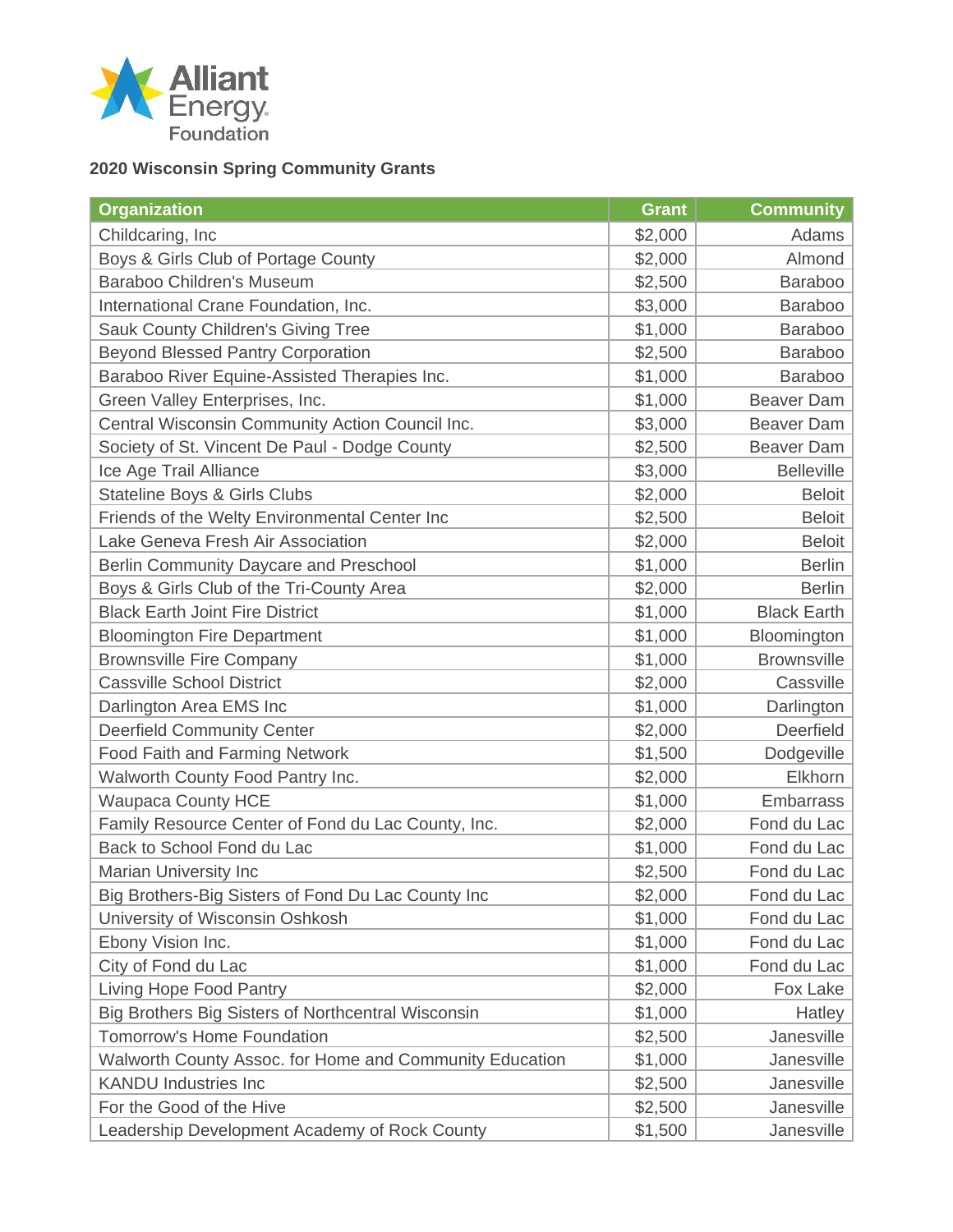| <b>Everyone Cooperating to Helping Others</b>     | \$2,500  | Janesville           |
|---------------------------------------------------|----------|----------------------|
| Young Women's Christian Association               | \$2,000  | Janesville           |
| <b>Professional Dairy Producers Foundation</b>    | \$9,500  | Juneau               |
| Delton Fire and Ambulance Commission              | \$1,000  | <b>Lake Delton</b>   |
| Side by Side Inc.                                 | \$1,500  | Lake Geneva          |
| <b>Reek Elementary School</b>                     | \$1,000  | Lake Geneva          |
| <b>Grant Regional Health Center Foundation</b>    | \$1,000  | Lancaster            |
| Friends of the Lodi Public Library                | \$1,000  | Lodi                 |
| <b>Glenn Stephens Elementary PTO</b>              | \$1,000  | Madison              |
| <b>Madison Reading Project</b>                    | \$2,500  | Madison              |
| <b>Operation Fresh Start Inc</b>                  | \$3,500  | Madison              |
| Madison Children's Museum Inc                     | \$5,000  | Madison              |
| The Salvation Army Dane County                    | \$5,000  | Madison              |
| Madison Area Food Pantry Gardens, Inc             | \$3,000  | Madison              |
| YWCA Madison, Inc.                                | \$5,000  | Madison              |
| <b>Domestic Abuse Intervention Services</b>       | \$5,000  | Madison              |
| <b>REAP Food Group</b>                            | \$2,000  | Madison              |
| Aldo Leopold Nature Center Inc                    | \$4,000  | Madison              |
| <b>Madison Audubon Society</b>                    | \$3,500  | Madison              |
| Big Brothers and Big Sisters of Dane County Inc   | \$4,000  | Madison              |
| Access Community Health Centers, Inc.             | \$1,000  | Madison              |
| <b>Madison Development Corporation</b>            | \$1,000  | Madison              |
| Meriter Foundation Inc.                           | \$1,000  | Madison              |
| Junior Achievement of Wisconsin Inc               | \$20,500 | Madison              |
| Girl Scouts of Wisconsin - Badgerland Council Inc | \$9,000  | Madison              |
| Vera Court Neighborhood Center, Inc.              | \$2,500  | Madison              |
| <b>Madison Parks Foundation Inc</b>               | \$1,500  | Madison              |
| Independent Living Inc                            | \$3,000  | Madison              |
| The River Food Pantry                             | \$3,500  | Madison              |
| Back Porch Radio Broadcasting Inc Wort Radio      | \$1,000  | Madison              |
| The Rainbow Project                               | \$1,500  | Madison              |
| River Alliance of Wisconsin Inc                   | \$2,500  | Madison              |
| Community Coordinated Child Care, Inc. (4-C)      | \$1,000  | Madison              |
| Three Gaits Inc.                                  | \$1,500  | Madison              |
| Mission of Hope House                             | \$2,000  | Manawa               |
| Marion Daycare Inc.                               | \$1,000  | Marion               |
| United Way of Dodge County                        | \$1,490  | Mayville             |
| Mayville Open Door                                | \$2,000  | Mayville             |
| Friends of the Mayville Public Library            | \$500    | Mayville             |
| McFarland Youth Center Inc                        | \$1,500  | <b>McFarland</b>     |
| Village of Merrimac Wisconsin                     | \$1,000  | Merrimac             |
| <b>Middleton Outreach Ministry</b>                | \$3,000  | Middleton            |
| <b>School District of Milton</b>                  | \$1,500  | Milton               |
| <b>Hodan Community Services Inc</b>               | \$2,000  | <b>Mineral Point</b> |
| Green Haven Family Advocates Inc                  | \$2,000  | Monroe               |
| Neighbors Helping Neighbors, Inc.                 | \$1,500  | Mount Horeb          |